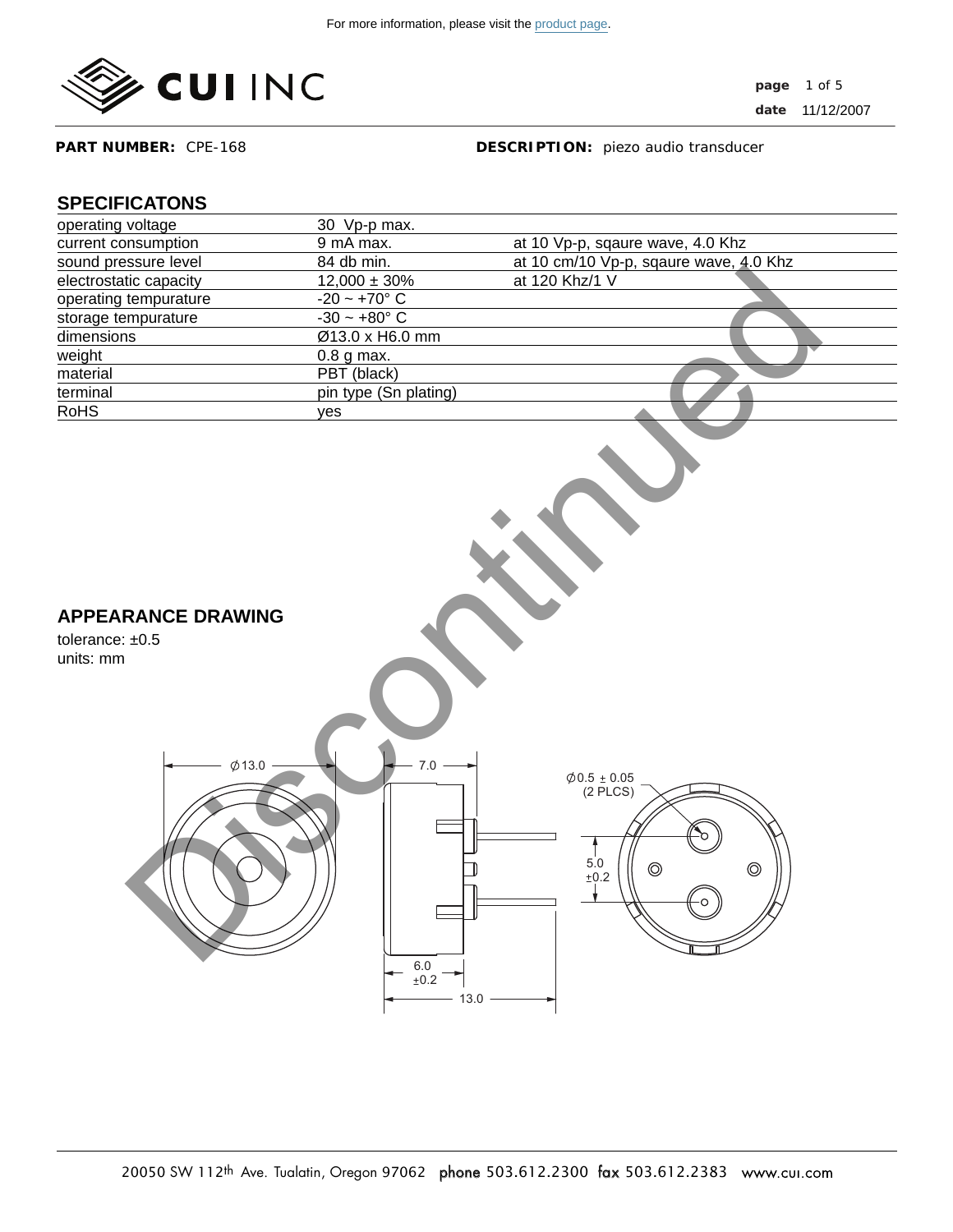

**PART NUMBER:** CPE-168

**DESCRIPTION:** piezo audio transducer

# **FREQUENCY RESPONSE CURVE**



Mic: RION S.P.L. meter UC30 or equivalent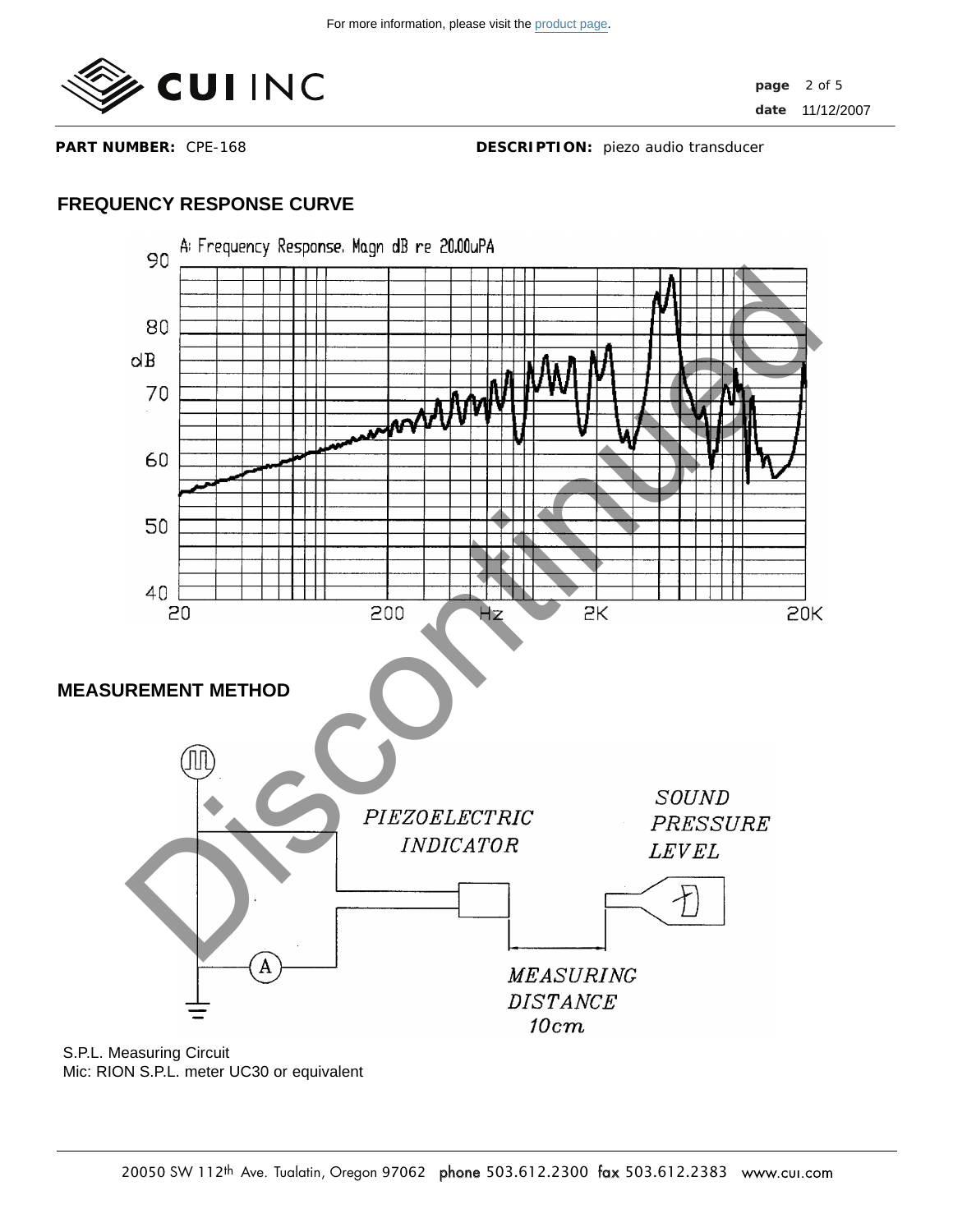

**PART NUMBER:** CPE-168

**DESCRIPTION:** piezo audio transducer

#### **MECHANICAL CHARACTERISTICS**

| item                         | test condition                                                       | evaluation standard                |
|------------------------------|----------------------------------------------------------------------|------------------------------------|
| solderability <sup>1</sup>   | Lead terminals are immersed in rosin for                             | 90% min. of the lead terminals     |
|                              | 5 seconds and then immersed in solder bath                           | will be wet with solder            |
|                              | of 270 $\pm$ 5°C for 3 $\pm$ 1 seconds.                              | (except the edge of the terminal). |
| soldering heat resistance    | Lead terminals are immersed up to 1.5mm from                         |                                    |
|                              | buzzer's body in solder bath of 300 ±5°C for                         | No interference in operation.      |
|                              | $3 \pm 0.5$ seconds or 260 $\pm 5^{\circ}$ C for 10 $\pm 1$ seconds. |                                    |
| terminal mechanical strength | For 10 seconds, the force of 9.8N (1.0kg) is                         | No damage or cutting off.          |
|                              | applied to each terminal in axial direction.                         |                                    |
| vibration                    | The buzzer shall be measured after applying                          |                                    |
|                              | a vibration amplitude of 1.5 mm with 10 to                           | The value of oscillation           |
|                              | 55 Hz band of vibration frequency to each of                         | frequency/current consumption      |
|                              | the 3 perpendicular directions for 2 hours,                          | should be ±10% of the initial      |
| drop test                    | The part will be dropped from a height of                            | measurements. The SPL should       |
|                              | 75 cm onto a 40 mm thick wooden board 3                              | be within ±10dB compared with      |
|                              | times in 3 axes $(X, Y, Z)$ for a total of 9 drops.                  | the initial measurement.           |
|                              |                                                                      |                                    |

### **ENVIRONMENT TEST**

|                                              | of 270 $\pm 5^{\circ}$ C for 3 $\pm 1$ seconds.                                                                 | (except the edge of the terminal). |
|----------------------------------------------|-----------------------------------------------------------------------------------------------------------------|------------------------------------|
| soldering heat resistance                    | Lead terminals are immersed up to 1.5mm from                                                                    |                                    |
|                                              | buzzer's body in solder bath of 300 ±5°C for                                                                    | No interference in operation.      |
|                                              | 3 ±0.5 seconds or 260 ±5°C for 10 ±1 seconds.                                                                   |                                    |
| terminal mechanical strength                 | For 10 seconds, the force of 9.8N (1.0kg) is                                                                    | No damage or cutting off.          |
|                                              | applied to each terminal in axial direction.                                                                    |                                    |
| vibration                                    | The buzzer shall be measured after applying                                                                     |                                    |
|                                              | a vibration amplitude of 1.5 mm with 10 to                                                                      | The value of oscillation           |
|                                              | 55 Hz band of vibration frequency to each of                                                                    | frequency/current consumption      |
|                                              | the 3 perpendicular directions for 2 hours,                                                                     | should be ±10% of the initial      |
| drop test                                    | The part will be dropped from a height of                                                                       | measurements. The SPL should       |
|                                              | 75 cm onto a 40 mm thick wooden board 3                                                                         | be within ±10dB compared with      |
|                                              | times in 3 axes $(X, Y, Z)$ for a total of 9 drops.                                                             | the initial measurement.           |
| Notes: 1. Not recommended for wave soldering |                                                                                                                 |                                    |
| <b>ENVIRONMENT TEST</b>                      |                                                                                                                 |                                    |
| item                                         | test condition                                                                                                  | evaluation standard                |
| high temp. test                              | After being placed in a chamber at +80°C for                                                                    |                                    |
|                                              | 240 hours.                                                                                                      |                                    |
| low temp. test                               | After being placed in a chamber at -30°C for                                                                    |                                    |
|                                              | 240 hours.                                                                                                      |                                    |
| humidity test                                | After being placed in a chamber at +40°C and<br>90±5% relative humidity for 240 hours.                          |                                    |
| temp. cycle test                             | The part shall be subjected to 5 cycles. One                                                                    | The buzzer will be measured after  |
|                                              | cycle will consist of:                                                                                          | being placed at +25°C for 4        |
|                                              |                                                                                                                 | hours. The value of the            |
|                                              | +80°C                                                                                                           | oscillation frequency/current      |
|                                              | $+25^{\circ}$ C<br>$+25^\circ$ C                                                                                | consumption should be ±10%         |
|                                              |                                                                                                                 | compared to the initial            |
|                                              |                                                                                                                 | measurements. The SPL should       |
|                                              | $-30^{\circ}$ C                                                                                                 | be within ±10dB compared to the    |
|                                              |                                                                                                                 | initial measurements.              |
|                                              |                                                                                                                 |                                    |
|                                              |                                                                                                                 |                                    |
|                                              | 0.5 <sub>hr</sub><br> 0.25 <br>0.5 <sub>hr</sub><br>0.5 <sub>hr</sub><br>$0.5$ hr $ 0.25 $<br>0.5 <sub>hr</sub> |                                    |
|                                              |                                                                                                                 |                                    |
|                                              | 3hours                                                                                                          |                                    |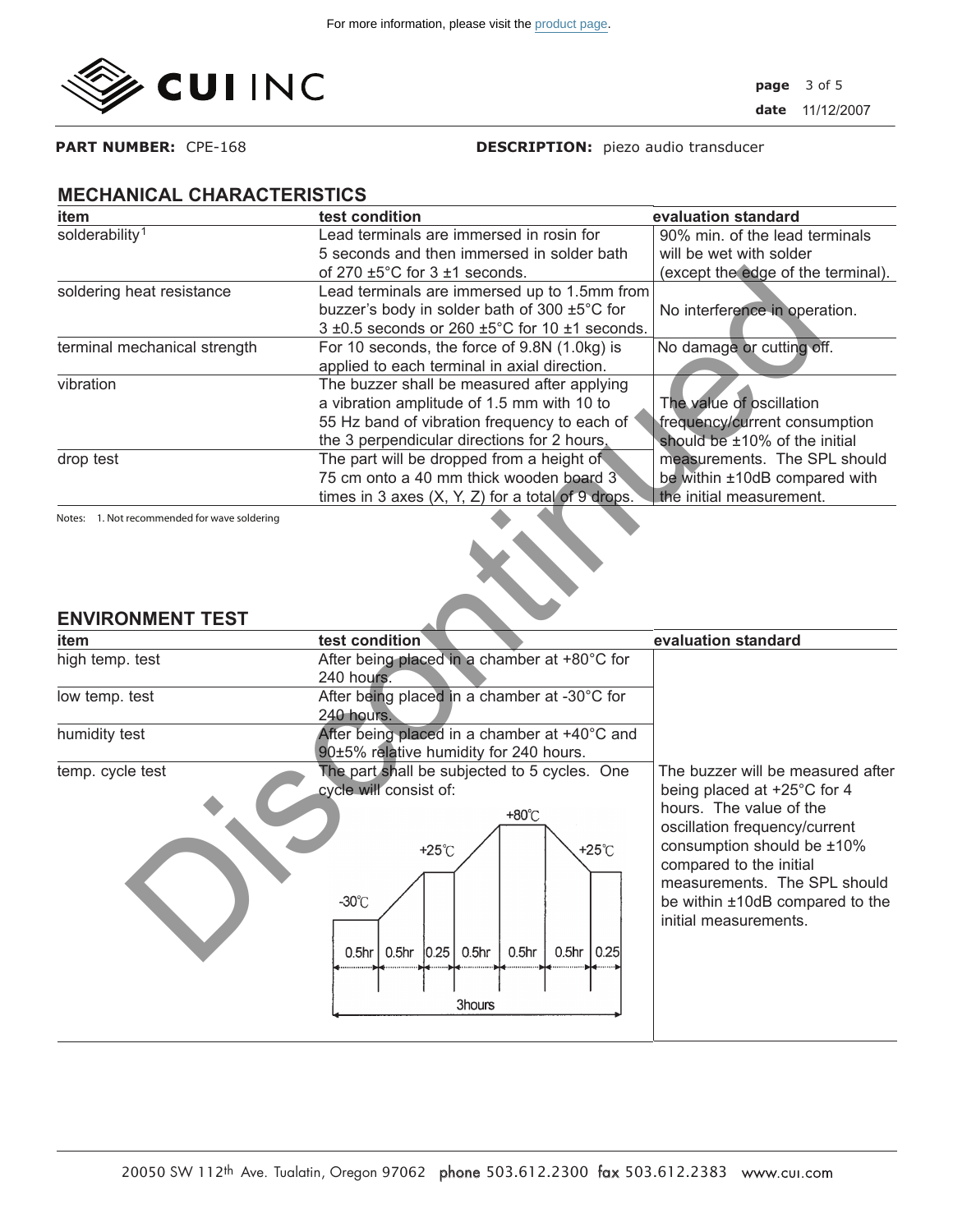

**page date** 11/12/2007 4 of 5

**PART NUMBER:** CPE-168

**DESCRIPTION:** piezo audio transducer

# **RELIABILITY TEST**

| ıtem                  |  |
|-----------------------|--|
| operating (life test) |  |

| <b>RELIABILITY TEST</b><br>item | test condition                            |                                                                                      | evaluation standard                                      |
|---------------------------------|-------------------------------------------|--------------------------------------------------------------------------------------|----------------------------------------------------------|
| operating (life test)           | 1. Continuous life test:                  |                                                                                      |                                                          |
|                                 | The part will be subjected to 48 hours of |                                                                                      | being placed at +25°C for 4                              |
|                                 | continuous operation at +55°C with rated  |                                                                                      | hours. The value of the                                  |
|                                 | voltage applied.                          |                                                                                      | oscillation frequency/current                            |
|                                 |                                           |                                                                                      | consumption should be ±10%<br>compared to the initial    |
|                                 |                                           | 2. Intermittent life test:                                                           |                                                          |
|                                 |                                           | A duty cycle of 1 minute on, 1 minutes off, a<br>minimum of 5,000 times at room temp |                                                          |
|                                 | (+25 ±2°C) with rated voltage applied.    |                                                                                      | be within ±10dB compared to<br>the initial measurements. |
|                                 |                                           |                                                                                      |                                                          |
| <b>TEST CONDITIONS</b>          |                                           |                                                                                      |                                                          |
| standard test condition         | a) tempurature: $+5 \sim +35^{\circ}$ C   | b) humidity: 45 - 85%                                                                | c) pressure: 860-1060 mbar                               |
| judgement test condition        | a) tempurature: +25 ±2°C                  | b) humidity: 60 - 70%                                                                | c) pressure: 860-1060 mbar                               |
|                                 |                                           |                                                                                      |                                                          |